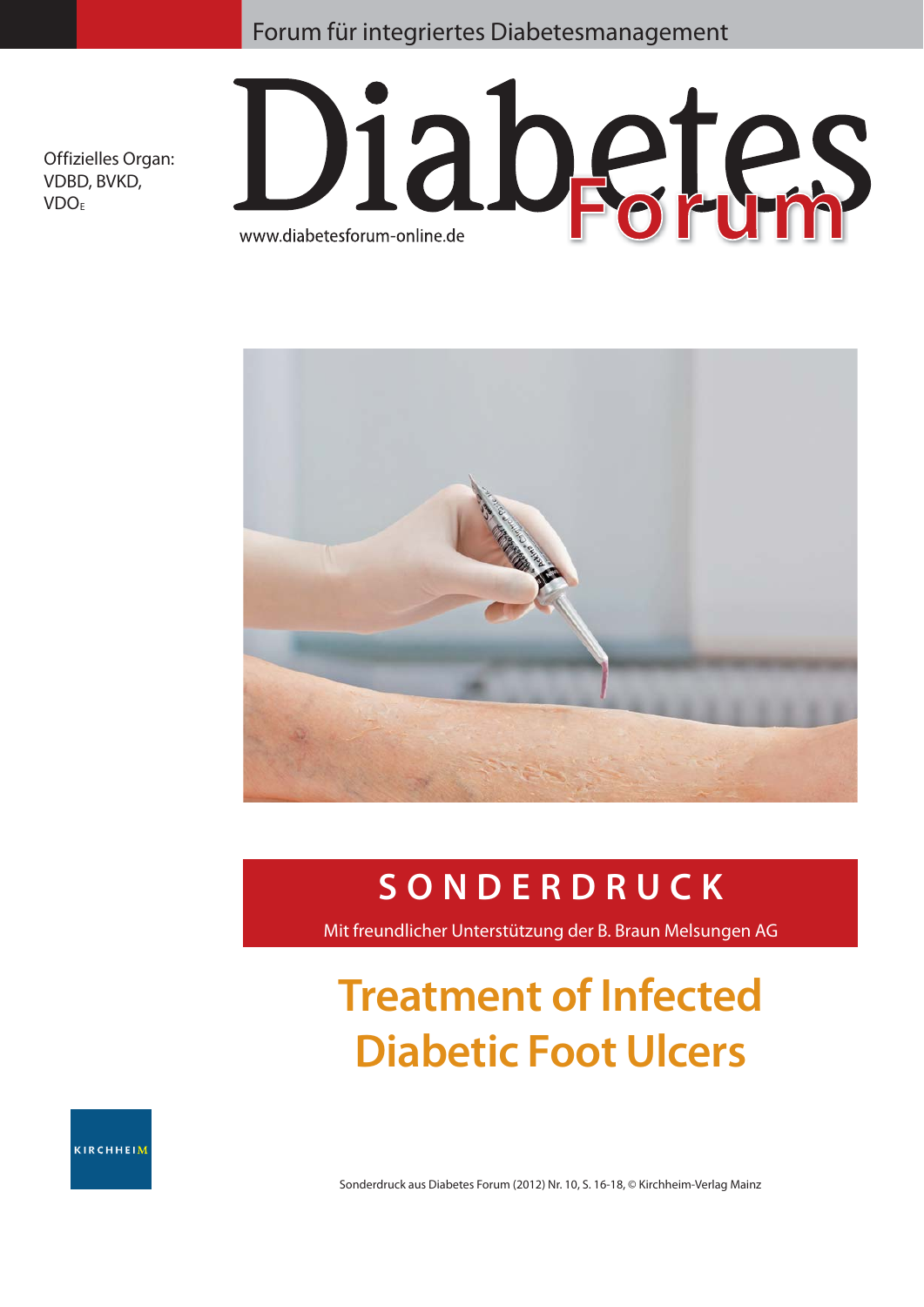# Treatment of **Infected** Diabetic Foot Ulcers



*Modern wound therapy has some solutions ready.* 

*Wound Treatment Amputations are certainly the worst consequence if the diabetic foot syndrome is badly treated. However, modern wound treatment has some tricks up its sleeve to avoid this. Dr. Dirk Lammers from Münster reports.* 

In spite of the technical and<br>medical progress in the treat-<br>ment of diabetic food syndro-<br>me, amputation is still the ultiman spite of the technical and medical progress in the treatment of diabetic food syndrote treatment option for some patients with diabetic foot syndrome. In western industrial nations, diabetic foot lesions are the most

frequent reason for non-traumatic amputations.

In comparison with non-diabetics, diabetic patients have a 15 – 10 % increased risk of suffering an amputation of the lower extremities.

Treating the diabetic foot syndrome requires consistent relief of pressure. It is also important to ensure that peripheral perfusion is adequate for healing. Combating infections is also essential. More and more specialists have been worrying about the critical colonization of wounds with multire-

*Editorial Office: 06131/96070-35*

sistant pathogens. There is therefore an increasing demand in modern wound therapy for wound dressings with potent antibacterial activity. Evidence has accumulated in recent years that ionic silver is effective in the treatment of the inflammatory phase of wound healing.

#### **Combating bacteria**

Silver ions or radicals unselectively inhibit the bacterial respiratory chain and are therefore bactericidal. They do not harm human cells. In vitro, silver ions also regulate matrix metalloproteinases (MMP), which are important for the proper course of wound healing, and support re-epithelialization. On the other hand, silver should only be used during the initial inflammatory phase of wound healing and should not be used for more than 4 weeks. A small quantity of silver is enough to attain the desired effect, but there must be direct contact with the bacterias. Therefore many silver-containing wound dressings are only suitable for very superficial wounds. Deeper defects or wound cavities can only be effectively treated with silver alginates or silvercontaining hydrofibres.

*Text: Dr. Dirk Lammers.*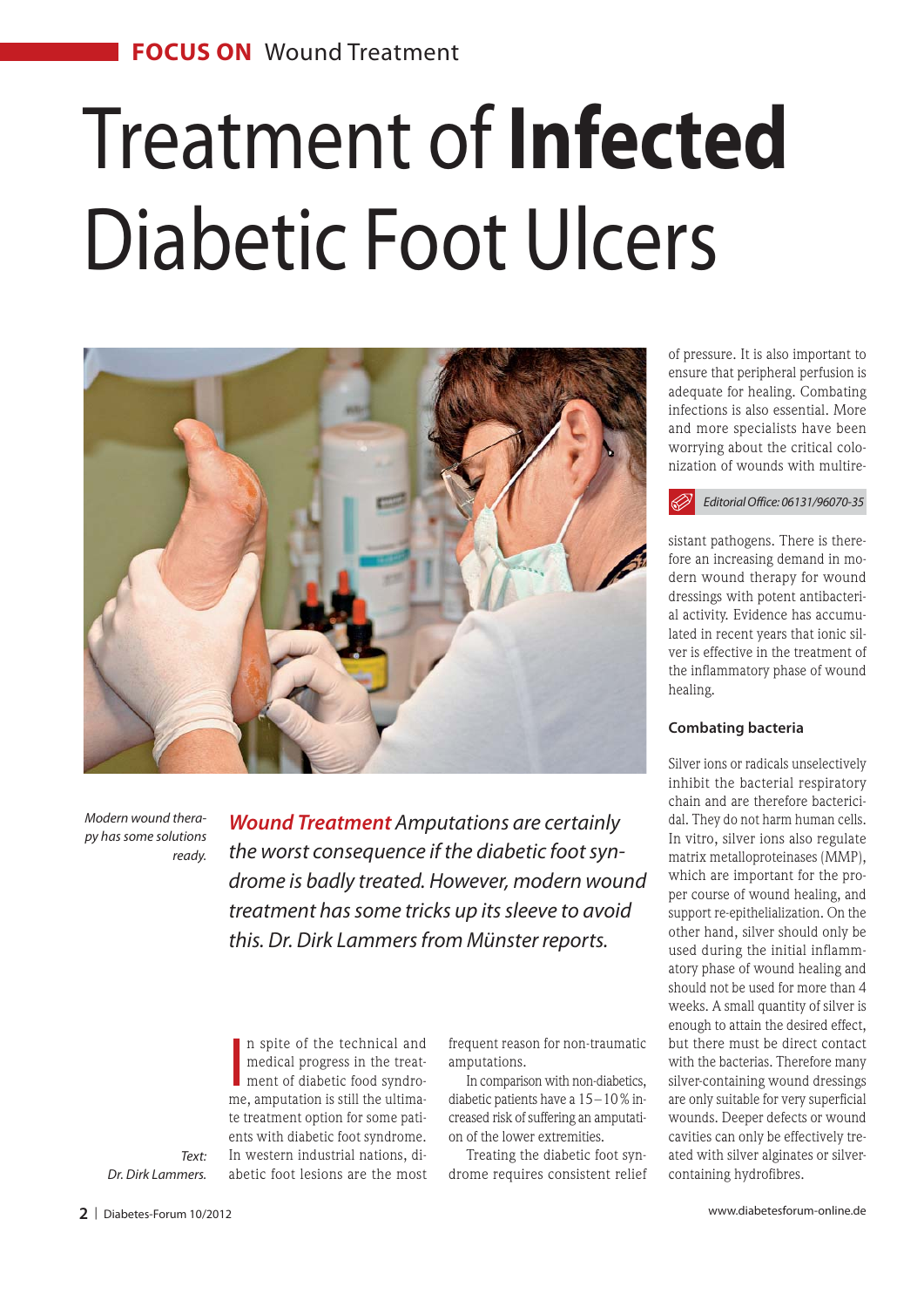## Wound Treatment **FOCUS ON**

It is often difficult to remove the material totally when the dressing is being changed. Askina® Calgitrol® Paste has now been introduced, which is the first silver alginate dressing in the form of a paste. This is available as a 15 g tube in sterile packaging. The advantages of this formulation can best be described on the basis of some examples from our daily work in the foot outpatient clinic.

#### **Conservative treatment**

A 79-year old type 2 diabetic, with diabetic polyneuropathy, retinopathy, nephropathy and chronic

> *"Silver ions or radicals unselectively inhibit the bacterial respiratory chain."*

osteoarthropathy with Charcot's foot right, presented with an acute lesion on the lateral border of the right foot, above the condyle of the fifth metatarsal bone, which was

heavily infected, with the initial phases of a forefoot phlegmon. Duplex sonography showed that there was no haemodynamically relevant peripheral arteriovenous occlusive disease. Aside from the known destruction due to the Charcot's foot, there was no clinical or native radiological evidence for pathological changes related to osteomyelitis in the anterior medial femur condyle. We therefore decided to attempt conservative treatment by relieving pressure with a fabricated orthosis, immobilization in a wheelchair, wound

*www.diabetesforum-online.de*

debridement and antibiotic therapy in accordance with the resistogram. As was appropriate to the stage, we started local treatment of the initial phase with a silver alginate. As can be seen in Figure 1, the plantar wound edges are rather dry. Alginate residues remained in the wound. During subsequent treatment, we switched to Askina® Calgitrol® Paste, which had not previously been available. After debridement, the paste was applied directly to the wound. Using the tip of the tube, the paste could be applied precisely to the wound, without any additional instruments. Polyurethane foam was used as secondary dressing. After 2 days, Askina® Calgitrol® Paste was rinsed out of the wound with physiological saline and was fully removed in this way. There was no discolouration from the silver ions. As the dressing change was extremely simple, this was eventually performed independently by the patient's wife. After the infection had regressed, we switched to a

> hydrogel. Figures 2 and 3 show the subsequent clinical course.

A 75-year old female patient presented with a severe infection of the nail of the right big toe. The underly-

ing diseases were polyneuropathy and chronic venous deficiency. Here too there was no relevant peripheral arteriovenous occlusive disease. Figure 4 shows the initial finding after debridement. The wound swab showed massive colonization with Pseudomonas aeruginosa. It is interesting in this case that the patient had previously reacted allergically to treatment with a silver-containing hydrofibre dressing. The wound had existed for 4 months and several therapy cycles with systemic antibiotics had ultimately been unsuccessful. Nevertheless, we decided to attempt treatment with Askina® Calgitrol® Paste. The clinical course was surprisingly favourable: The infection had fully regressed within 2 weeks. A large proportion of the wound was then undergoing re-epithelialization (see Figures 5 and 6). It is possible that the large area of contact between the silver alginate matrix and the wound surface – without cavities – allowed adequate reduction of the critical bacterial colonization.











www.diabetesforum-online.de